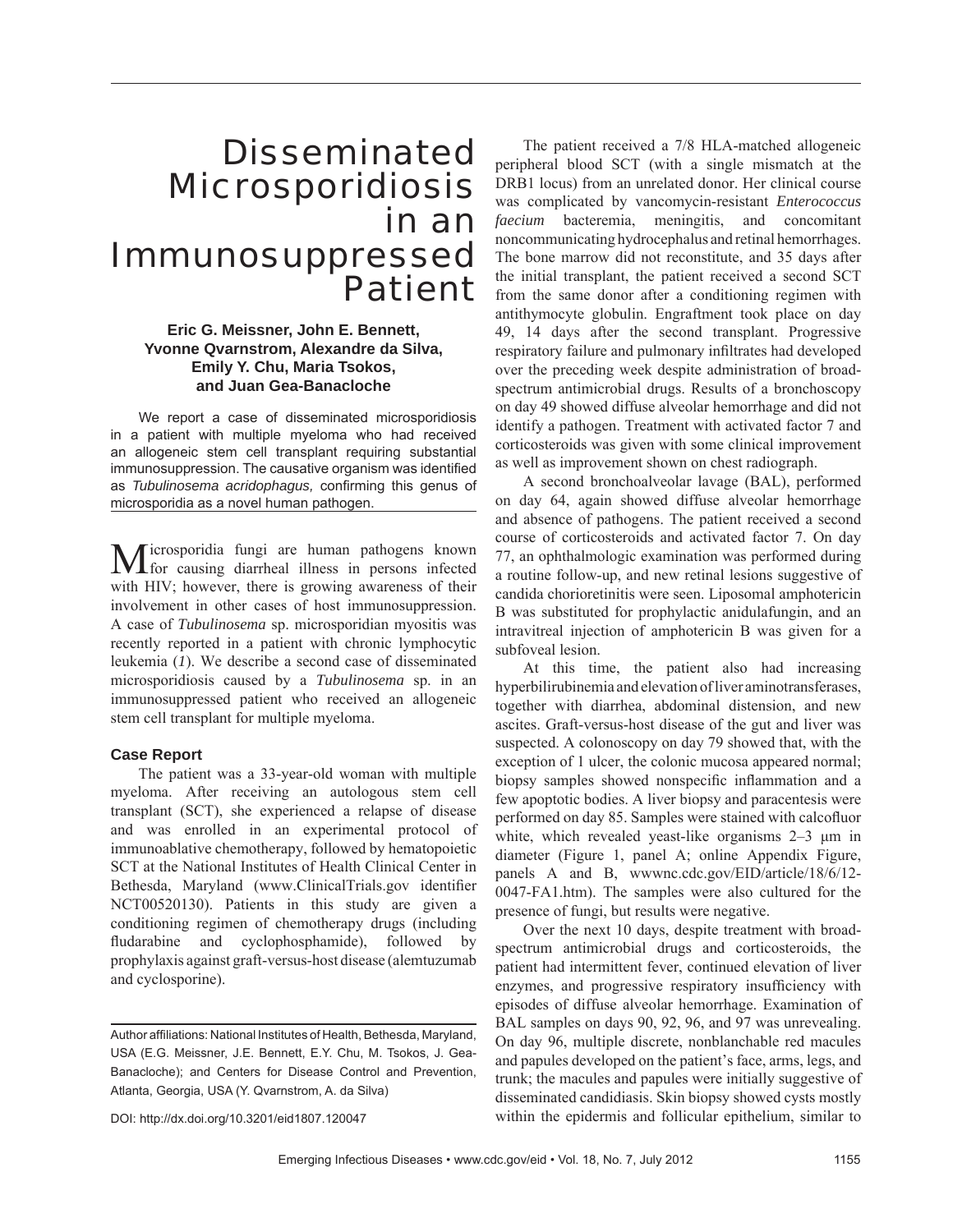## **DISPATCHES**



Figure 1. Microsporidium detected in clinical specimens from a stem cell transplant patient who had undergone substantial immunosuppression. A) Calcofluor whitestained ascitic fluid (original magnification ×500). B) Hematoxylin and eosin–stained skin biopsy sample (original magnification ×400). The arrow indicates clusters of spores. C) Warthin-Starry–stained skin biopsy sample (original magnification  $×400$ ). The arrows indicate clusters of spores. D) Modified trichrome–stained material from bronchoalveolar lavage. Scare bar = 5.0 μm. E) Transmission electron micrograph depicting 1 of the microsporidian spores identified in a skin biopsy sample. The image shows the polar filament (PF), containing 13 to 14 coils, in a single layer with anisofilar arrangement (An); the plasma membrane (PM); the exospore (Ex); the endospore (En); and polyribosomes (P). Scale bar =  $1 \mu m$ .

those seen previously in the liver biopsy sample and in ascitic fluid; these cysts featured closely packed, uniform, oval basophilic structures (Figure 1, panels B and C).

On day 96, diffuse alveolar hemorrhage recurred. BAL was performed, and staining with Diff-Quik (Siemens Healthcare Diagnostics Inc., Deerfield, IL, USA) and modified trichrome showed that the fluid samples were now positive for intracellular yeast-like forms. In retrospect, we determined that the BAL samples from day 90 also contained yeast-like forms, but they could not be identified at that time (Figure 1, panel D). Refractory hypoxemia developed, and the patient died on day 97 after the initial transplant. No postmortem examination was performed.

The remaining clinical specimens were subsequently examined to determine if the yeast-like forms were microsporidia. Warthin-Starry staining showed that all organisms in the skin and ascitic fluid were consistent with microsporidia (Figure 1, panel C; online Appendix Figure, panel C). Similar organisms were identified in the BAL samples from days 90 and 96; spore size averaged 3.5 μm  $(\text{range } 3.3-3.9 \,\mu\text{m})$  (Figure 1, panel D). Results of calcofluor white and modified acid-fast staining of the organisms were also positive, consistent with microsporidia.

Electron micrographs of skin and peritoneal fluid revealed microsporidian spores with features that were compatible with the genus *Tubulinosema*. Spores had a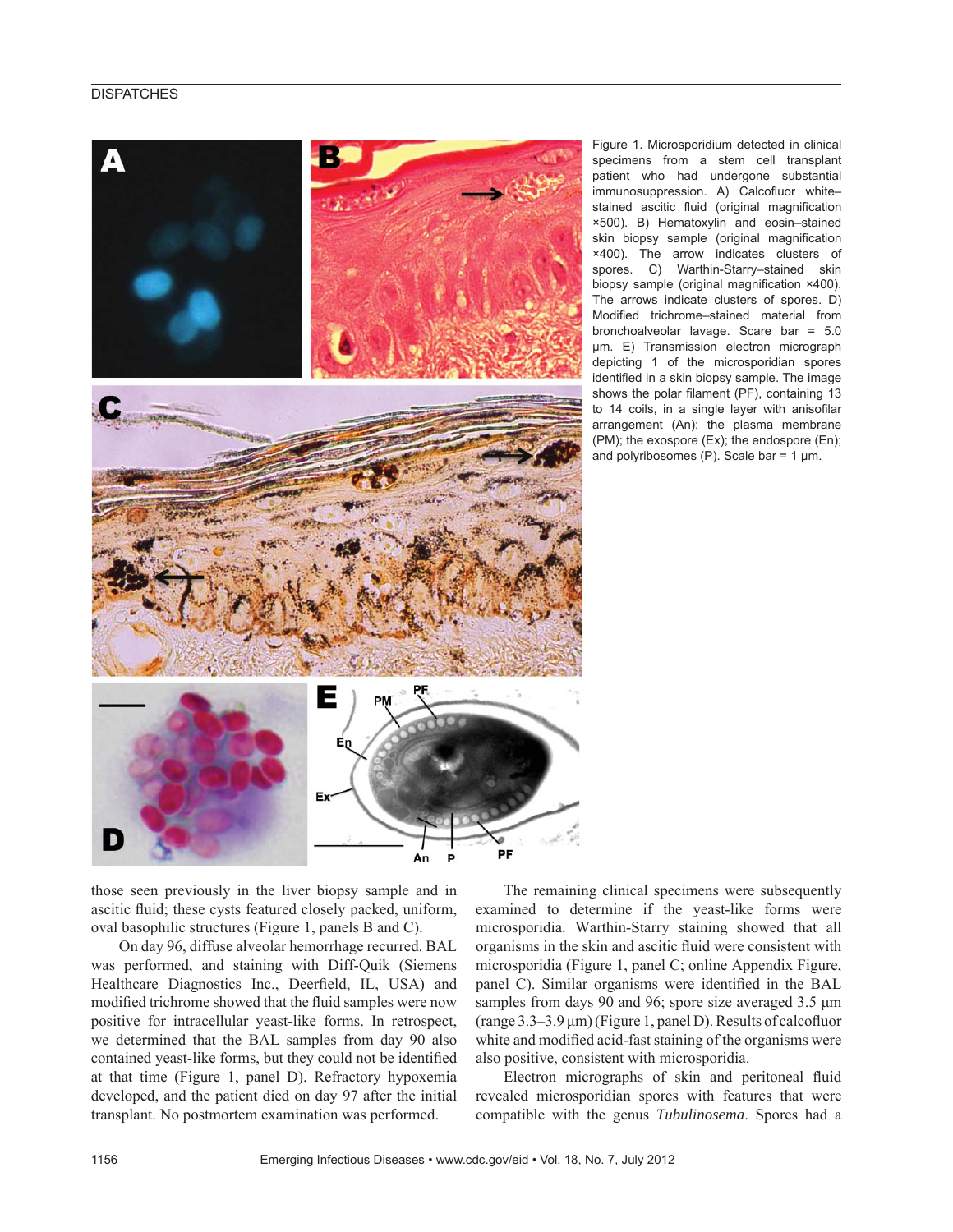

Figure 2. Cladogram of *Tubulinosematidae* spp. based on small subunit ribosomal RNA gene sequences. *Nosema apis* was added as an outgroup. The phylogenetic tree was created by using the quartet puzzling maximum likelihood program TREE-PUZZLE (www.tree-puzzle.de). The numbers at the nodes are quartet puzzling estimations of support to each internal branch.

single layer of polar tubule or filament with  $11-14$  coils; the last 3 coils were clearly smaller in some spores (i.e., they had an anisofilar polar tubular arrangement) (Figure 1, panel E). The quality of the electron micrograph was limiting and did not allow visualization of the diplokaryon nucleus.

BAL samples were sent to the reference diagnostic laboratory for parasitology at the Centers for Disease Control and Prevention for molecular analysis. A nested PCR approach was applied, using the outer primers microFN18 (5′-CACCAGGTTGATTCTGCC-3′) and microR9 (5′- GTATGATCCTGCCACAGATTCTTCTAT-3′) and the inner primers Ta50f (5′-GGTTGATTCTGCCTGTT ATATGT-3′) and Ta1300r (5′-GGACACATTCATC GTAACTTAGT-3′). Phylogenetic analysis of the resulting 1,246-bp sequence (GenBank accession no. JQ247017) revealed a high similarity to the small subunit ribosomal RNA gene from *T. acridophagus* (Figure 2), with only 1 nucleotide difference between the 2 sequences. Our final clinical diagnosis was disseminated *T. acridophagus* microsporidiosis with skin, liver, peritoneal, lung, and possibly chorioretinal involvement. Histopathology was notable for a paucity of inflammation around the organisms.

#### **Conclusions**

Along with another case of *Tubulinosema* sp. microsporidiosis (*1*), this case of disseminated microsporidiosis in an immunosuppressed SCT patient solidifies *Tubulinosema* sp. as a novel pathogen in immunosuppressed persons. By using molecular analysis, we characterized the microsporidian from the patient in our study to the species level (*T. acridophagus*).

Of 3 other reported cases of pulmonary microsporidiosis after SCT, 2 were in T cell–depleted patients (*2*,*3*), and the third was in a patient receiving high-dose methylprednisolone  $(1 \text{ g/m}^2)$  to treat graft-versus-host disease (*4*). The patient in our study was substantially immunosuppressed. She received alemtuzumab with her first allogeneic transplant and conditioning with antithymocyte globulin before her second transplant, resulting in significant in vivo T-cell depletion; she was also receiving adrenal corticosteroids. Because the patient had retinal changes suggestive of candidemia, we initially suspected that she had a disseminated infection. Although we did not identify the cause of these retinal changes, a case of endopthalmitis caused by microsporidia has been reported (*5*).

Microsporidia have only rarely been reported in the skin (*6*–*8*). The organisms we found in the skin and liver of the patient in our study were similar, providing the clue to the eventual postmortem diagnosis of disseminated microsporidiosis. This report reinforces the need to consider microsporidiosis as a life-threatening condition and a potential cause of diffuse alveolar hemorrhage after SCT (*2*,*3*), particularly in patients with extreme T-cell dysfunction.

#### **Acknowledgments**

We thank Daniel Fedorko for help with microbiological analysis and Govinda Visvesvara for help with interpretation of the microsporidia electron micrographs.

This research was supported in part by the Intramural Research Program of the National Institutes of Health (National Institute of Allergy and Infectious Diseases and National Cancer Institute).

Dr. Meissner is an infectious diseases fellow at National Institutes of Health. His research interests include HIV and hepatitis C co-infection.

## **References**

- 1. Choudhary MM, Metcalfe MG, Arrambide K, Bern C, Visvesvara GS, Pieniazek NJ, et al. *Tubulinosema* sp. microsporidian myositis in immunosuppressed patient. Emerg Infect Dis. 2011;17:1727–30. http://dx.doi.org/10.3201/eid1709.101926
- 2. Ambrosioni J, van Delden C, Krause KH, Bouchuiguir-Wafa C, Nagy M, Passweg J, et al. Invasive microsporidiosis in allogeneic haematopoietic SCT recipients. Bone Marrow Transplant. 2010;45:1249–51. http://dx.doi.org/10.1038/bmt.2009.315
- 3. Orenstein JM, Russo P, Didier ES, Bowers C, Bunin N, Teachey DT. Fatal pulmonary microsporidiosis due to *Encephalitozoon cuniculi* following allogeneic bone marrow transplantation for acute myelogenous leukemia. Ultrastruct Pathol. 2005;29:269–76. http://dx.doi. org/10.1080/01913120590951257
- 4. Kelkar R, Sastry PS, Kulkarni SS, Saikia TK, Parikh PM, Advani SH. Pulmonary microsporidial infection in a patient with CML undergoing allogeneic marrow transplant. Bone Marrow Transplant. 1997;19:179–82. http://dx.doi.org/10.1038/sj.bmt.1700536